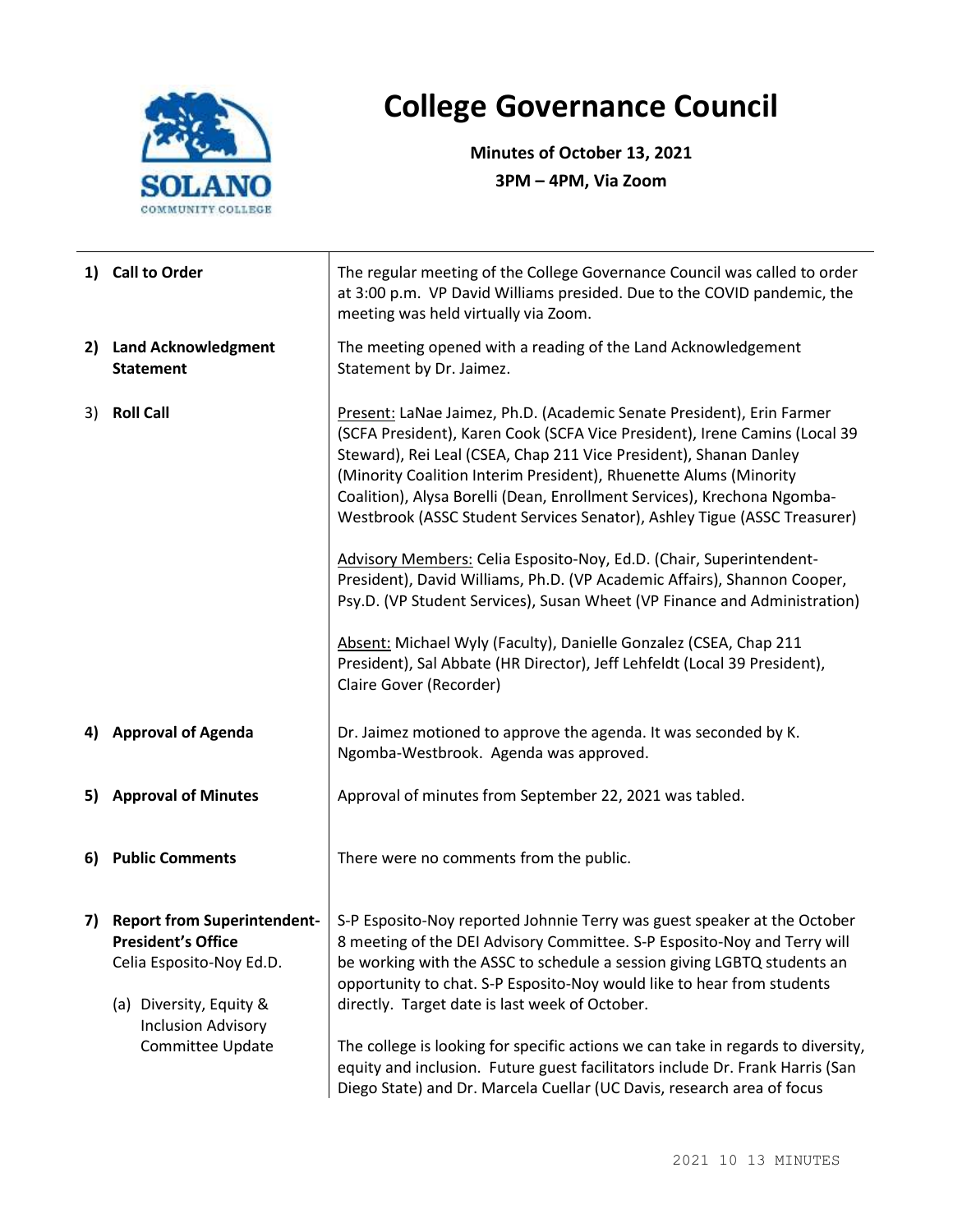|                   |                                                                                 | Latinx) Information on these sessions will go out college-wide for those<br>interested in attending.                                                                                                                                                                                                                                                                                                                                                                                                                                                                                                                                                                                                                                                                                                                                                                                                                                                                                                                                                                                                                                                                                                |
|-------------------|---------------------------------------------------------------------------------|-----------------------------------------------------------------------------------------------------------------------------------------------------------------------------------------------------------------------------------------------------------------------------------------------------------------------------------------------------------------------------------------------------------------------------------------------------------------------------------------------------------------------------------------------------------------------------------------------------------------------------------------------------------------------------------------------------------------------------------------------------------------------------------------------------------------------------------------------------------------------------------------------------------------------------------------------------------------------------------------------------------------------------------------------------------------------------------------------------------------------------------------------------------------------------------------------------|
| (b) Budget Update |                                                                                 | VP Susan Wheet reported on the districts actuarially study which is done<br>every 2 years. The actuarially study determines our liability in our Other<br>Post Employee Benefits (OPEB) trust for our retirees. The study was<br>completed and shows good results. The districts total liability went down<br>and the balance of our trust increased. In addition, we have the Board<br>approved reserve. Our total funded ratio with the reserve is 77.8%<br>(without the reserve our ratio is 45%). The total amount in the trust as of<br>June 30, 2021 is \$5,609,597 as of June 30, 2021. The total funded ratio for<br>other colleges in our area is between 9-50%.                                                                                                                                                                                                                                                                                                                                                                                                                                                                                                                           |
|                   | (c) AB 361 Resolution                                                           | S-P Esposito-Noy presented AB 361 Resolution regarding the continued<br>state of emergency and need for remote meetings. This resolution will be<br>an action item at each CGC meeting until it is safe to meet in person. Under<br>the state of emergency, we have authority as a community college to<br>implement efforts in order to keep us safe, which includes keeping<br>meetings remote.<br>Irene motioned to approve this resolution. Rhuenette seconded. Motion<br>passed.                                                                                                                                                                                                                                                                                                                                                                                                                                                                                                                                                                                                                                                                                                               |
|                   | 8) Academic Affairs Update<br>David Williams, Ph.D.<br>(a) Midterm Report       | VP Williams announced that our Accreditation Midterm Report was sent to<br>the Accrediting Commission for Community and Junior Colleges (ACCJC) and<br>will be posted on our Accreditation webpage. VP Williams recognized<br>Isabel Anderson and Dr. Saki Cabrera for their work on this report as lead<br>writer and evidence collection manager, respectively, as well as Dr. LaNae<br>Jaimez and the Academic Senate. Our next step is to prepare our<br>institutional self-evaluation report. This is part of a new accreditation<br>process which consists of submitting the report the semester prior to our<br>site visit. The ACCJC uses the report to assemble and prepare the visiting<br>team with the intent of mentoring in areas where we need to improve. As<br>the Accreditation Liaison Officer for the college, VP Williams will send out a<br>call for participation in the self-evaluation report. There are many of areas<br>for involvement and he encourages those who wish to learn more about<br>the college or the accreditation process to participate. Our site visit is<br>scheduled for Fall 2024 so our institutional self-evaluation report is due<br>Spring 2023. |
| 9)                | <b>Student Services Update</b><br>Shannon Cooper, Psy.D.<br>(a) Guided Pathways | VP Cooper gave feedback on the Guided Pathways workshop which was<br>held yesterday as part of FlexCal. Three faculty attended and received help<br>from the GP Coordinators and Irving Chin from Tassel Software. Please<br>announce to faculty that we are looking for discipline leads.                                                                                                                                                                                                                                                                                                                                                                                                                                                                                                                                                                                                                                                                                                                                                                                                                                                                                                          |
|                   | (b) Student Housing                                                             | The Scion Group will meet with the Student Services division on November<br>$1st$ to talk about ideas for the student housing project. Dr. Shirley Lewis is<br>coordinating a time for Scion to meet with students.                                                                                                                                                                                                                                                                                                                                                                                                                                                                                                                                                                                                                                                                                                                                                                                                                                                                                                                                                                                 |